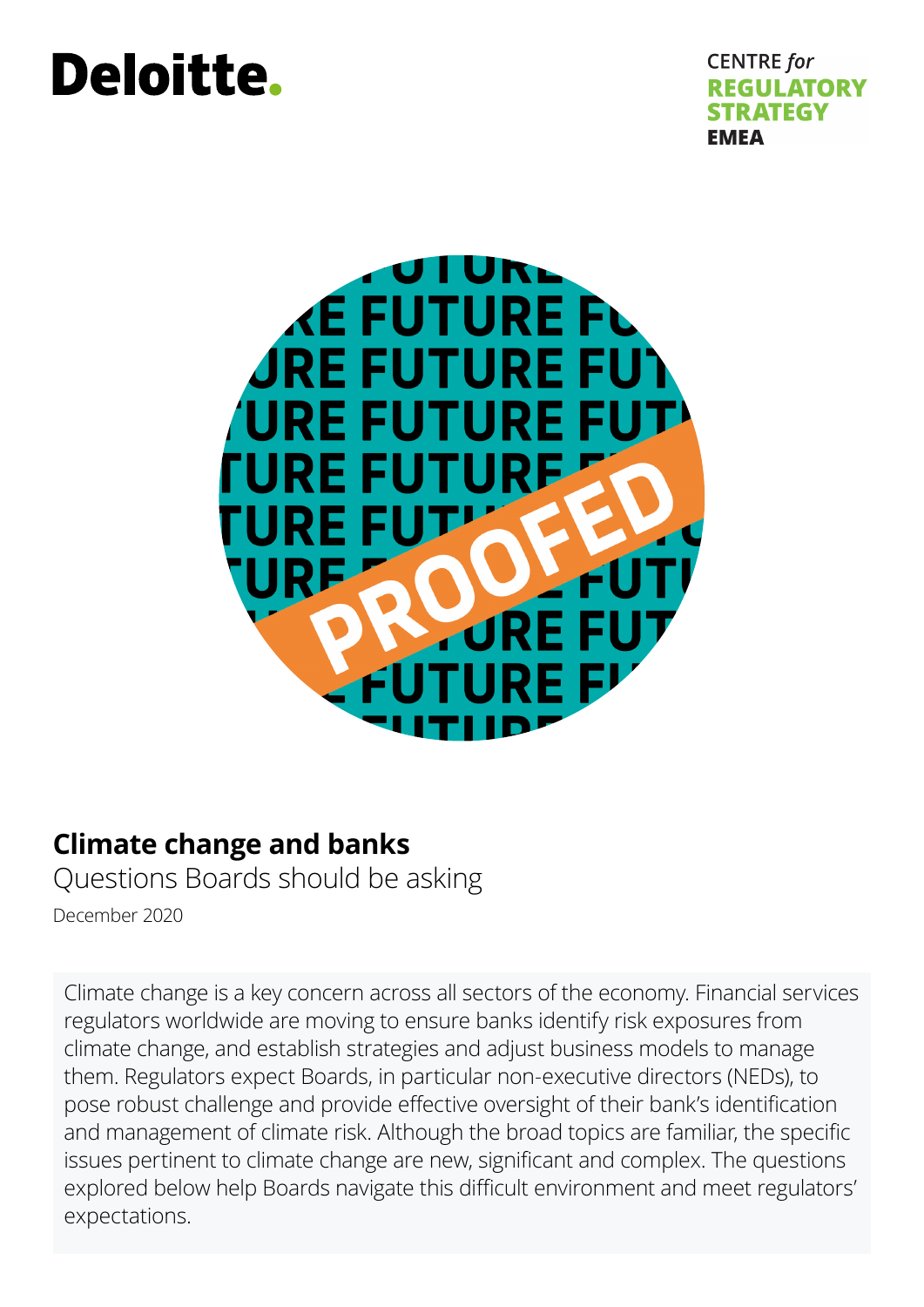

#### **Responding to a climate emergency**

There has been a marked shift in how people view climate change. The public demands that action is taken now. Climate change is at the top of government agendas, with governments focused on how they can meet key commitments, such as reaching net zero carbon emissions by 2050. Meeting these commitments will require a transition to a fundamentally different and more sustainable economy. In support of this, there has been an abundance of legislative and supervisory measures for financial services firms on climate change.

Bank supervisors have focused their attention on how the physical, transition and liability risks from climate change<sup>1</sup> translate into financial and non-financial risks, and how banks should manage them. In 2021, banks face a number of key regulatory and supervisory deadlines<sup>2</sup>. For example, the UK Prudential Regulation Authority (PRA) has set an end-2021 deadline for UK banks (and insurers) to have embedded fully their approaches to managing climate-related financial risks, and the Bank of England will launch its climate change-focused Biennial Exploratory Scenario in June 2021. The European Central Bank (ECB) will also require banks in the Banking Union to perform a self-assessment of their compliance with its guide on climate-related and environmental risks in 2021, before it conducts a full supervisory review in 2022.

While Europe has so far led the way on the regulatory response to climate risk, there have also been some key developments in the US. In September, the Commodity Futures Trading Commission published for the first time a report on managing climate risks.

Following this report, the New York State Department of Financial Services became the first US regulator to set out climate-related expectations for firms under its supervision<sup>3</sup>. We expect this regulatory focus on climate change to continue apace with the incoming Biden Administration.

But for banks, this is not just about meeting supervisory deadlines. Addressing climate change is not a "nice to have" – it is nonnegotiable. Boards that do not act now run the risk of not having a viable business in the medium to long term. They may also fail to take advantage of the opportunities which arise in the transition to a greener economy.

Getting ahead on the future of financial services can create a considerable competitive advantage. For example, this year has seen significant inflows to green investment products, strong performance by green equity indices, and a rapid growth in the market for green bonds, where deals are often oversubscribed and there is evidence of advantageous pricing in primary markets (a "greenium") for green bonds compared to conventional bonds4.

In addressing climate change, Boards must establish a strategy and risk appetite which accommodate and reconcile both the risks and opportunities arising from climate change and the transition to a greener economy. Moreover, Boards must ensure that the strategy and risk appetite are reflected in, and supported by, the bank's risk management and governance structures.

We set out below some high-level considerations on the key areas which bank Boards should consider as they go about these tasks.



#### **Climate change poses new, significant and complex challenges**

Regulators worldwide have published a number of documents, setting out their expectations on climate risk management<sup>5</sup>. The frameworks within which these expectations are developed are very similar to those that would apply for other risk types, meaning that banks should be able to leverage, to some extent, existing

governance and risk management architecture. However, there are a number of challenges which set climate risk apart, and mean that banks cannot just "copy and paste" what they do for other risk types (Figure 1).

#### **Figure 1. The challenges: Why you cannot just "copy and paste" what you do for other risk types**

#### **Data**

There is a scarcity of relevant, granular, and forward-looking data. Even though there is an abundance of climate ratings, divergent methodologies across vendors mean that the ratings assigned to each counterparty can vary significantly.

#### **Expertise**

There is a lack of expertise and understanding on climate risk across the banking industry at all levels of seniority, as the mix of skills, knowledge and experience required is new and complex.

#### **Predicting future risks**

Climate risks are highly uncertain and non-linear in their propagation, and can affect multiple risk categories simultaneously. Historical loss experience cannot be used to estimate the risks.

#### **Time horizon**

Climate risks are expected to materialise over a long time horizon. This requires an extension of traditional bank strategic planning horizons, which are typically three to five years.

#### **Due diligence**

Due diligence in relation to climate risk is required on all (material) counterparties banks are transacting with across the value chain. This may need to cover their clients' overall strategic resilience to climate risks, including their physical and financial assets.

#### **Proportionality**

There is uncertainty about the appropriate governance structures required for different sized firms, and the level of detail needed to meet disclosure standards effectively.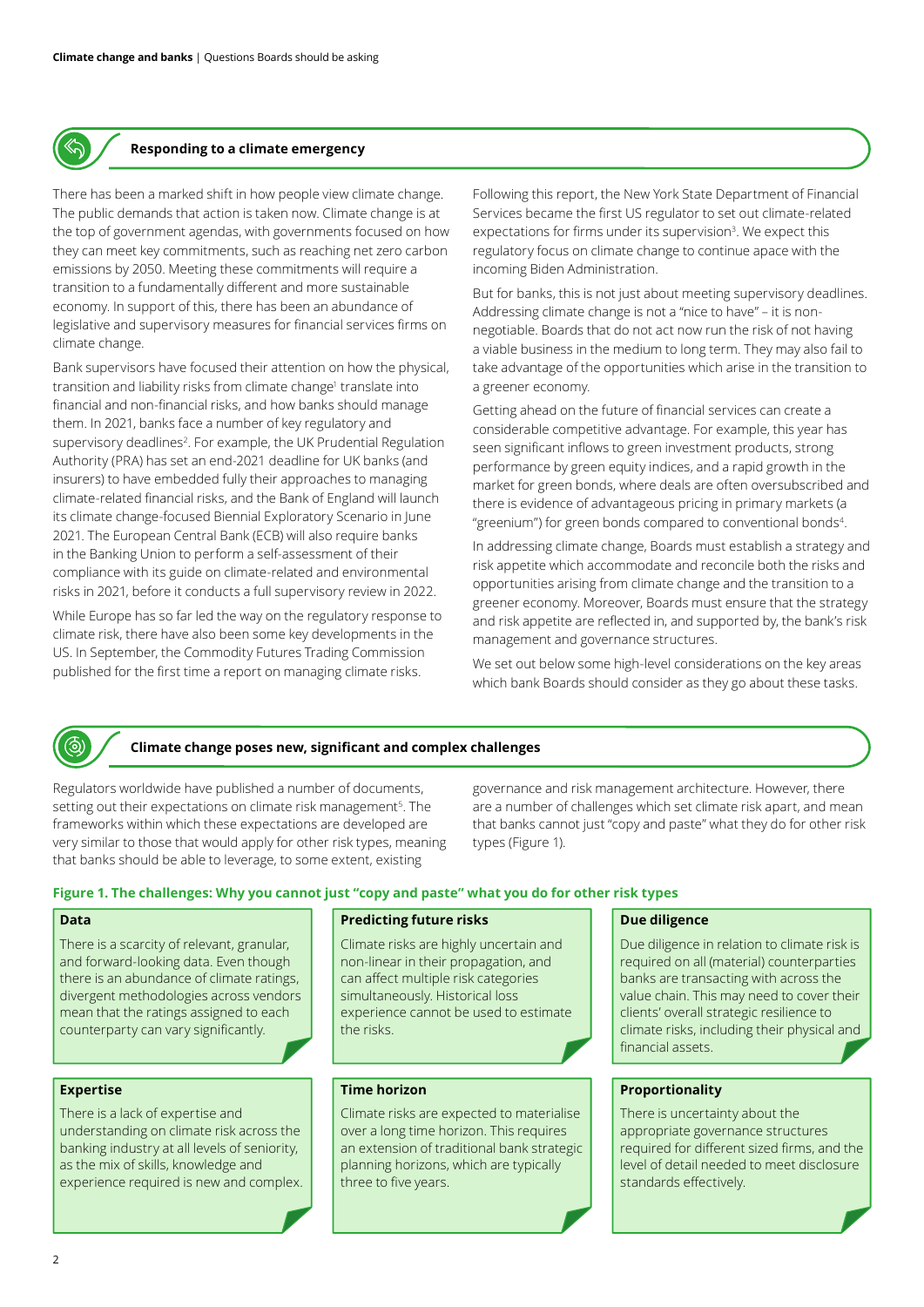#### **Overcoming the challenges: the key themes Boards should consider**

Boards should prioritise five themes in order to provide robust challenge and effective oversight of their bank's approach to the identification and management of climate risk. The Board should focus on these themes to satisfy itself that the bank is managing

its risks effectively and tackling regulatory expectations. In doing so, the Board should bear in mind the challenges identified above (Figure 1) and probe the extent to which the bank is focused on, and addressing these challenges.



 $\widetilde{\infty}$ 

#### **<sup>1</sup> Strategy and business model**

**To ensure long-term resilience, the bank must address climate risks within its strategy and business model.** This ensures a coherent approach across the corporate ambition of the bank with respect to climate change and its business activities, and helps to drive a consistent approach to managing risks across all aspects of the bank's operations. Failure to tackle climate risks

in this way could also expose the bank to significant reputational damage, if stakeholders perceive that the stated ambitions of the bank are not reflected in its actions. When considering its ambitions, the Board should also consider whether it wants the bank to be a "first mover", for example, in terms of its market disclosures, or the development of new products and services.

#### **Considerations for the Board Example question**

#### **Strategy and business model**

The bank should embed climate change considerations into its strategy and business model, incorporating a clear path towards meeting global targets e.g. net zero emissions. The bank must ensure it converts words into action.

The **resilience of the business model** to climate change is considered in the short, medium and long term.

Tools (e.g. scenario analysis) are used to ensure the strategy takes into account the external **business environment.**

Specific **strategic objectives**, limits and key performance indicators are set in relation to climate change.

The **opportunities** for products and services in the transition to a greener economy are considered.

The **engagement policy** addresses communication to stakeholders and support for clients in meeting their climate objectives.

#### *Is our strategy for managing physical, transition and liability risks aligned with our corporate goals on sustainability?*

#### **<sup>2</sup> Governance and culture**

#### **Governance structures and the bank's culture must support risk management and be effective in cascading the climate change strategy and risk appetite throughout the firm.**  The bank should have a clear escalation and decision-making

framework for climate risks, including tangible evidence that risks are assessed, monitored, managed and reported at all appropriate levels; and that climate change-related information is influencing decisions. Banks must develop a roadmap for addressing the identified risks and opportunities. Governance structures and risk management must be adequately resourced. The Board must show leadership in setting the agenda on climate change and the "tone from the top".

#### **Governance and culture**

The Board is responsible for setting the "tone from the top" and establishing the strategy, risk culture, risk appetite and internal control framework on climate risk, ensuring allocation of responsibilities across the three lines of defence.

#### **Considerations for the Board Example question**

The Board **drives the agenda** on climate change within the bank.

The Board challenges senior managers on gaps and uncertainties in climate change data and **MI.**

**Training and experience gaps** on climate change are identified and resourced, and the role of external experts is considered.

**Governance structures** are effective in cascading the climate change strategy and risk appetite across the bank.

The bank's **culture, remuneration and incentives** are aligned to the climate change strategy.

*Do we have access to sufficient breadth of knowledge, skills and experience to challenge senior management effectively?*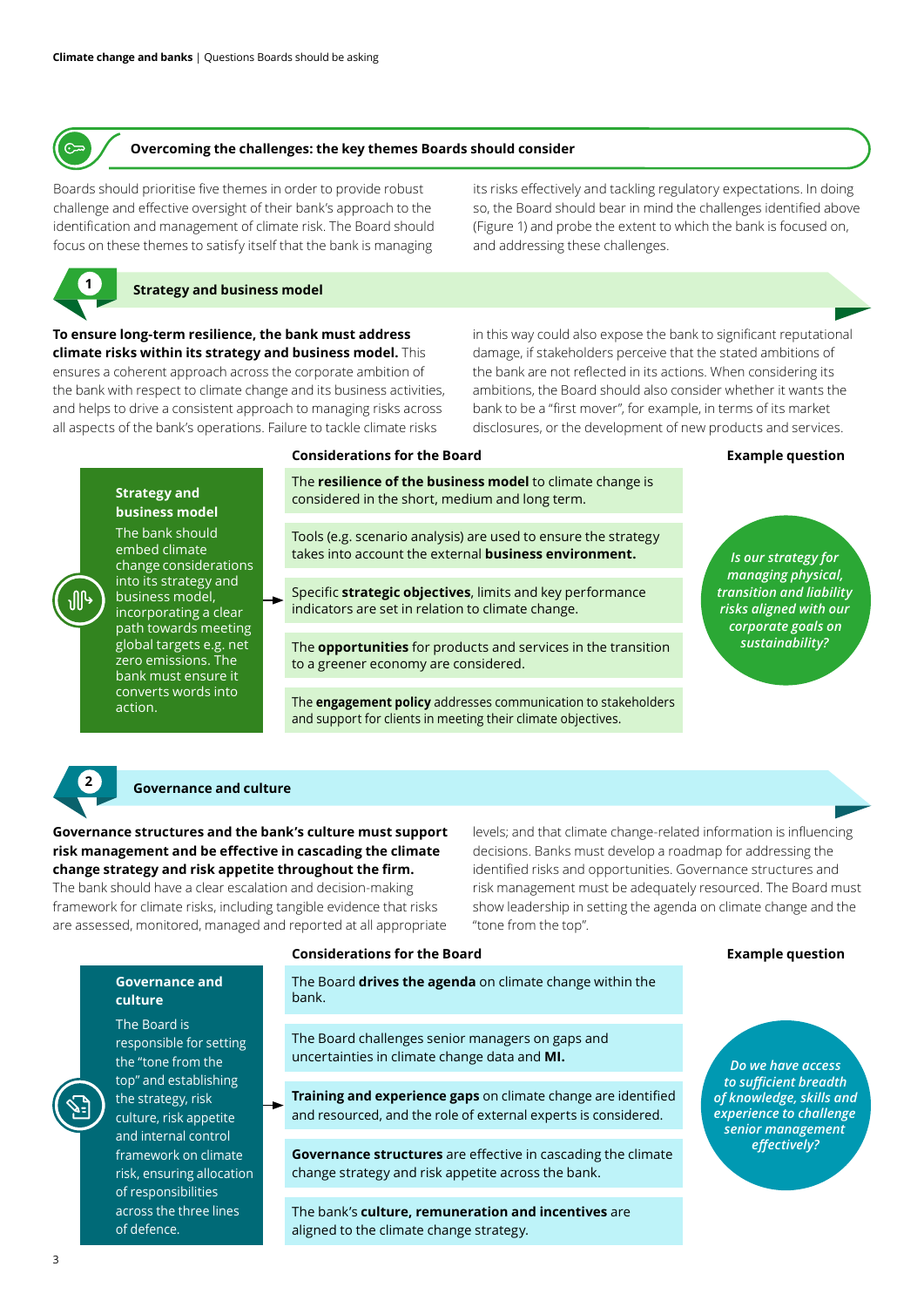

## **<sup>3</sup> Risk management**

**Risk management**

The Board is responsible for setting the bank's risk appetite, but first must be confident in the bank's risk identification and the risk metrics being used. In the decisions it takes, the Board needs to understand the uncertainties in the bank's climate

risk data.

**Climate risk must be fully integrated into the bank's risk management framework, from setting risk appetite, through risk identification, to risk mitigation.** This will take time to achieve, in particular as data availability and risk-modelling techniques evolve, but supervisors expect to see the bank investing sufficient effort now and with a plan for investment to develop their capabilities further. A clear risk appetite statement

aligned with the business strategy and the bank's overall climate change strategy is critical. The bank must ensure that it has identified all exposures, and is using relevant climate risk metrics mapped onto its portfolios. A key task for the Board is to ensure that it is aware of uncertainties in climate risk data, and is confident that the bank has a well documented plan for managing those areas of uncertainty.

#### **Considerations for the Board Example question**

The **risk identification** process covers the full range of climate risks to which the bank is exposed.

> Climate **risk metrics** are mapped appropriately onto the bank's portfolios.

The Board understands the **scale of uncertainties** in climate risk exposure measures.

A climate **risk appetite** is set at Board level, which is aligned with the bank's climate change strategy.

Where material climate risks are discovered, **action** is taken to mitigate those risks.

*Are we comfortable that we understand the scale of uncertainties in climate risk exposure measures?*

#### **<sup>4</sup> Scenario analysis**

**Scenario analysis is an important tool for understanding the scale of exposures to climate risk, and for strategic planning.** The bank should consider a sufficiently broad range of scenarios and with sufficient granularity to enable it to assess adequately the risks to meeting its risk management objectives and wider climate change targets. The Board should be confident that the bank has the required capabilities and infrastructure to undertake rigorous scenario analysis, and that the scenarios being used are sufficiently severe and comprehensive. The Board should challenge senior managers on whether they are confident that, under each of the scenarios used, the bank will have adequate access to financial resources.

#### **Scenario analysis**

The bank must develop a fully integrated approach to scenario analysis. The Board must ensure that the bank's scenario analysis supports its strategy and its ability to meet climate-related targets.

**Considerations for the Board Example question**

**Scenario analysis is aligned** with risk management objectives and wider climate strategy.

There are appropriate **capabilities and infrastructure** within the bank to conduct robust scenario analysis.

A range of potential scenarios are considered, and **selected scenarios** are sufficiently severe and comprehensive.

The bank is well prepared for meeting **regulatory expectations** (e.g. ICAAP and stress testing).

The **management actions** and associated costs in each scenario are understood.

*Based on our scenario analysis, are we confident that the risk to future access to financial resources sits within our risk appetite?*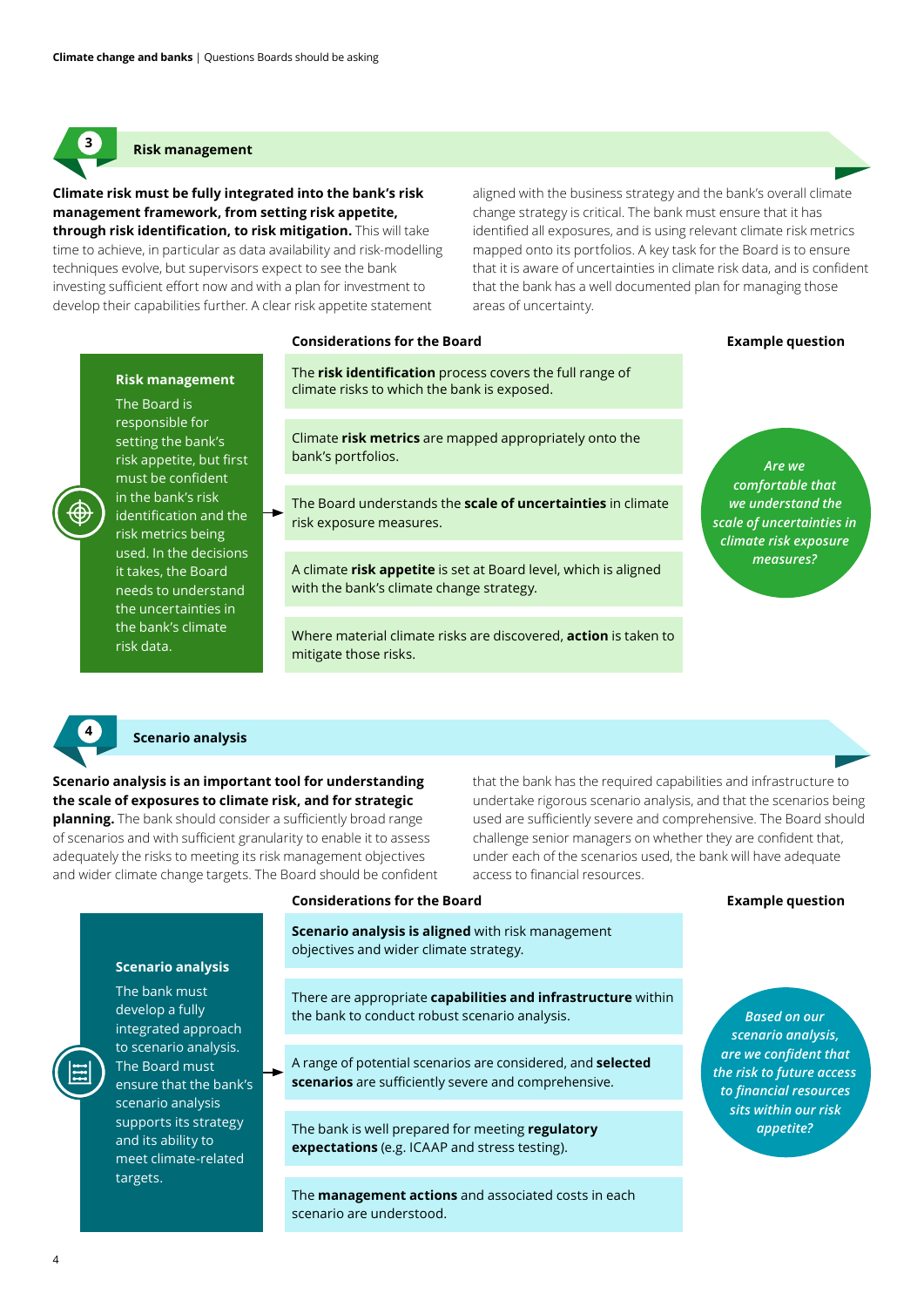

### **<sup>5</sup> Liability risk**

**Climate change raises a number of liability risks for banks, with market data and "greenwashing" of particular concern for supervisors.** To mitigate the liability risk which may arise due to failures in disclosure, it is key that banks provide the market with sufficient reliable information about their material exposures to climate change in line with regulatory requirements, and consider their alignment to the Task Force on Climate-related Financial Disclosures (TCFD) guidelines. In terms of products and services, action to channel funding to sustainable investments provides banks with opportunities, e.g. in relation to green bonds, loans, mortgages, and securitisation products. However, the implications of climate change for conduct risk are still relatively unexplored<sup>6</sup>.

To guard against "greenwashing" and other related conduct risks, the bank must ensure that for the products it offers or deals in, it has implemented a robust controls framework – across valuation, modelling, accounting, due diligence, product governance, suitability and disclosure. The Board should also take a view on the risk to the bank of future regulatory action on (mis)conduct. In doing so, it should be alert to risks which arise from data, whether in terms of its availability and/or quality. In particular, the current absence of globally consistent product standards, taxonomies and standards on assurance means that current assessments of green products are necessarily subjective.

#### **Considerations for the Board Example question**

#### **Liability risk**

The Board should ensure that liability risks in relation to market disclosures and conduct are managed effectively. On conduct, the focus should be on "greenwashing", product suitability, client disclosures, product governance, investment decisionmaking, and models and pricing.

Standards on **market disclosure** on climate change are met and data gaps are understood.

**Product offering** is aligned to the climate change strategy and reflected in internal control processes.

Material **conduct risks are identified** and managed in line with wider operational risks.

There is a robust framework for **green products**, with effective controls.

**MI** tests whether green products deliver fair customer outcomes.

*What gives us confidence that the bank has identified its material liability risks in relation to climate change?*

#### **Positioning for the future**

The response to climate risk will touch all aspects of a bank's business strategy and operations. Banks themselves have the opportunity to deploy their balance sheet and business activities to finance and drive the transition to a greener economy. They will also need to respond to customer demand in relation to green products and service evolving client needs.

The Board has a vital role to play in this transition. Given the intensifying scrutiny from regulators and all stakeholders, effective engagement with this topic now will enable the Board to help drive long-term sustainable differentiation in the marketplace for the bank, meet stakeholder expectations, and manage climate risks effectively.